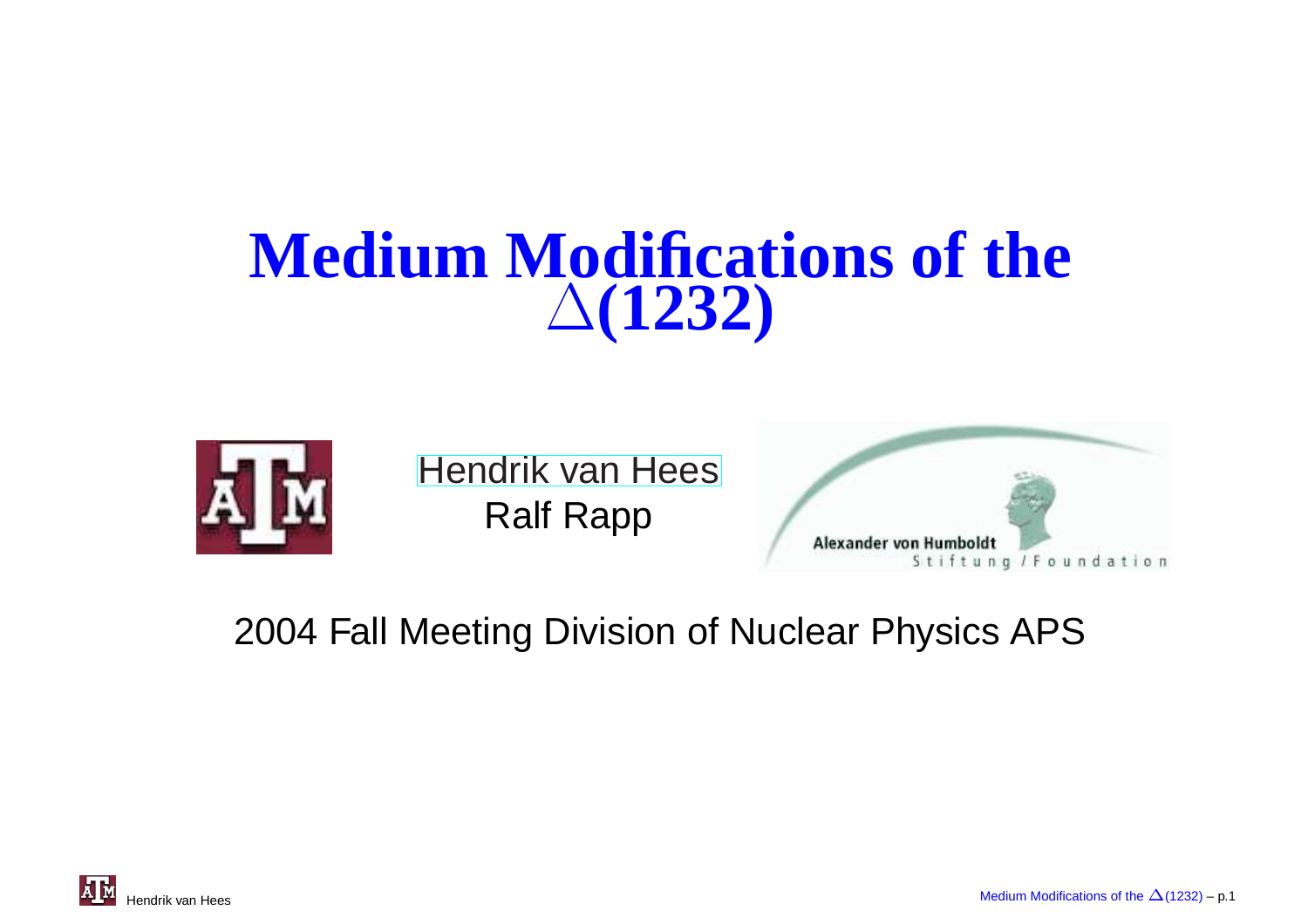# **Content**

- **Motivation**
- Hadronic effective model in the <mark>vacuum</mark>
- Medium modifications of  $\pi,$  nucleons and  $\Delta(1232)$
- Cold nuclear matter (photo absorption on nuclei)
- Hot hadronic matter ( $\pi$ N invariant-mass spectra@RHIC)
- **Conclusions and Outlook**

[nucl](http://arxiv.org/abs/nucl-th/0407050)-[th/04070](http://arxiv.org/abs/nucl-th/0407050)50 (to be published in Phys. Lett. B) [nucl](http://arxiv.org/abs/nucl-th/0409026)-[th/04090](http://arxiv.org/abs/nucl-th/0409026)26 (to be published on Jour. Phys. G)

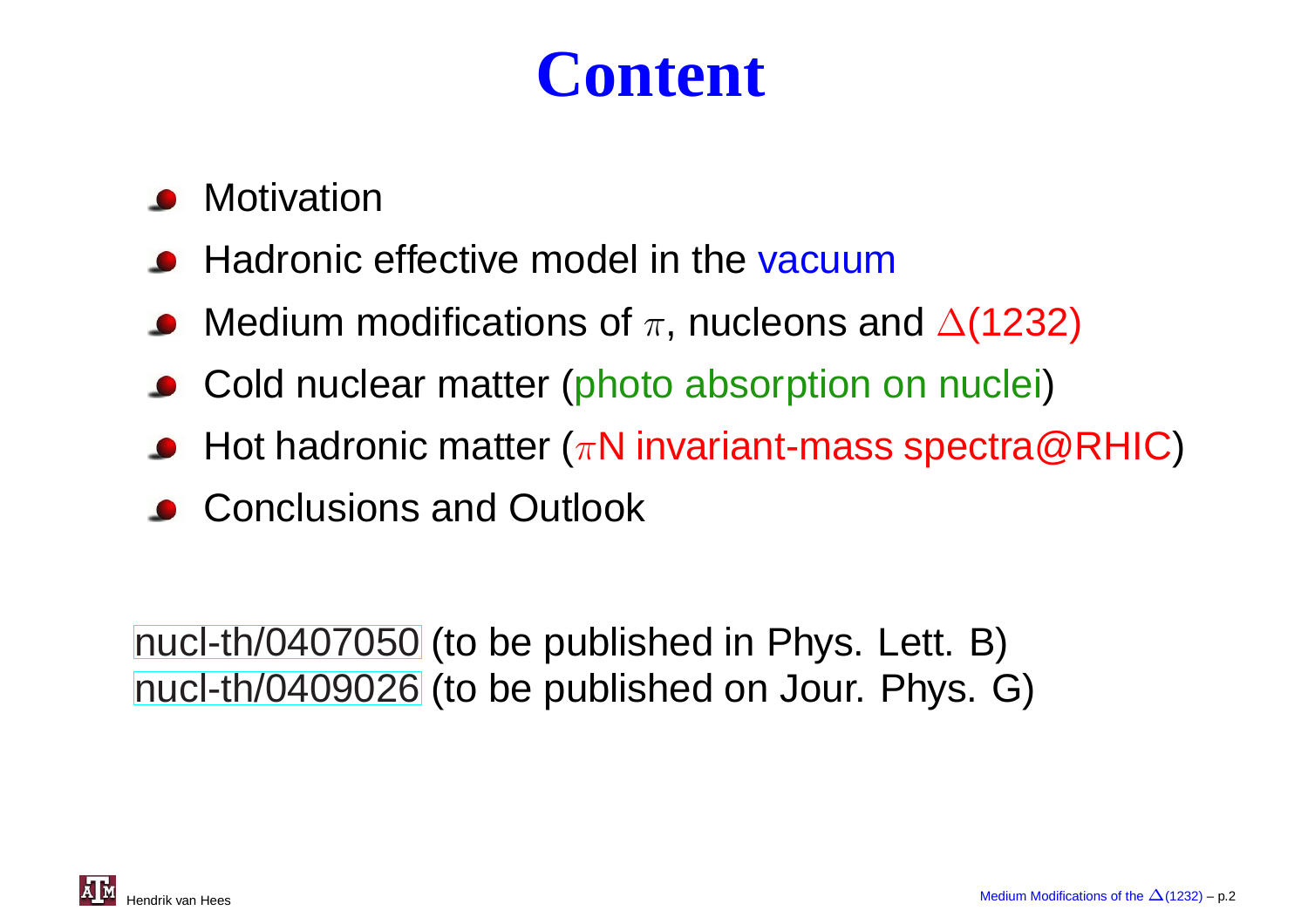# **Motivation**

Medium modifications of baryons

- role of baryons for dilepton spectra (in-medium modification of vector mesons)
- **C** chiral phase transition
- here: Nucleon and  $\Delta$  in hot/dense matter
- Connection JLAB/RHIC physics: photo absorption on nuclei vs.  $\pi\mathsf{N}$  invariant-mass spectra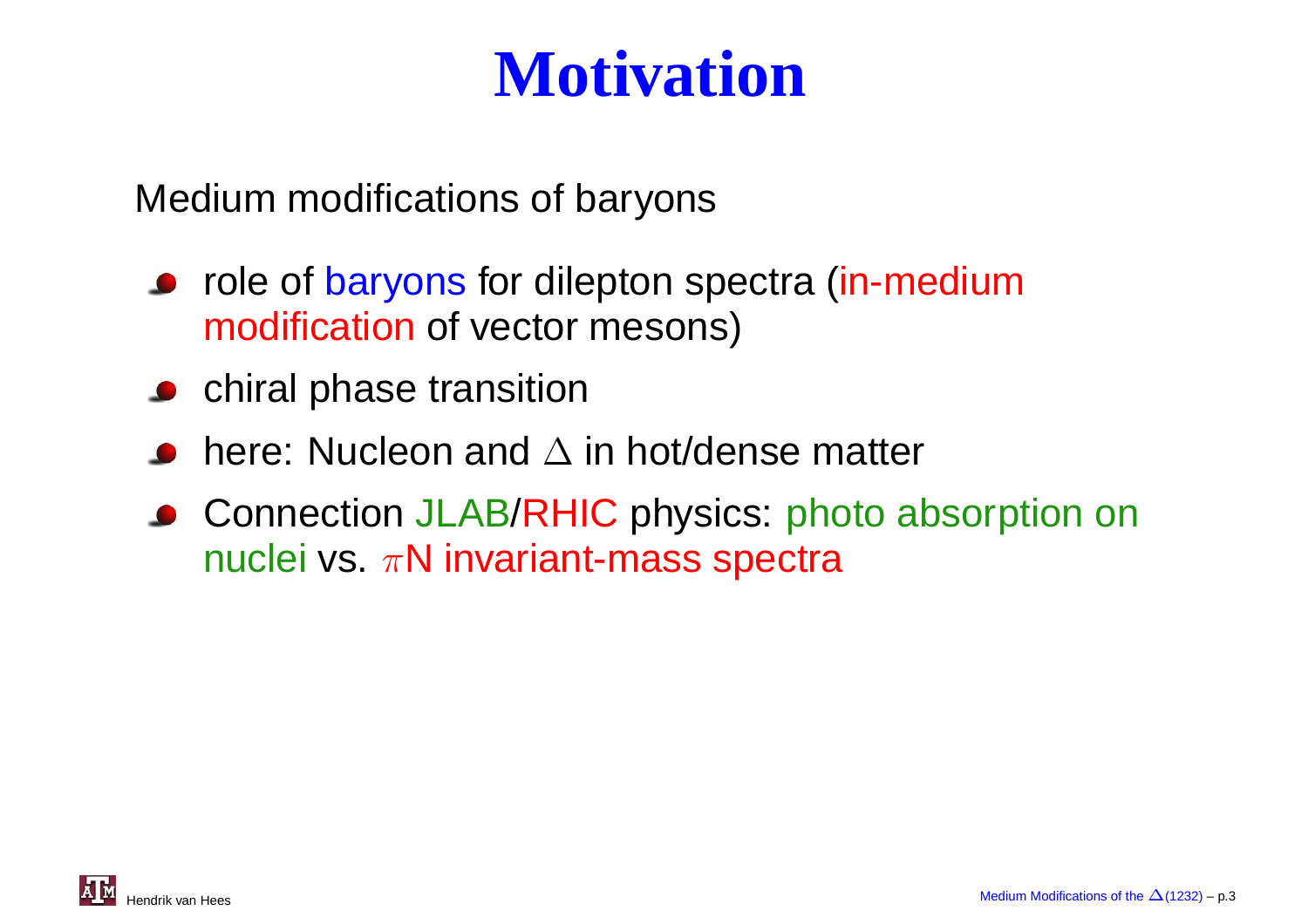# **Hadronic model in the vacuum**

- hadronic fields: N,  $\pi$ ,  $\Delta(1232)$ , higher resonances
- **P** pions fully relativistic
- baryons: anti-particle poles neglected
- $\pi$ N $\Delta$  vertex: p wave
- $\pi$ N $B^*$  vertices: usually Lowest angular momentum
- **o** form factors  $F_{\textsf{mono}}(|\vec{k}|)$ = $\Lambda^2/(\Lambda^2+\vec{k}^2)$  (s- and p-waves)  $F_{\sf dip}(|\vec{k}|){=}[2\Lambda^2/(2\Lambda^2+\vec{k}^2)]^2$  (d waves)

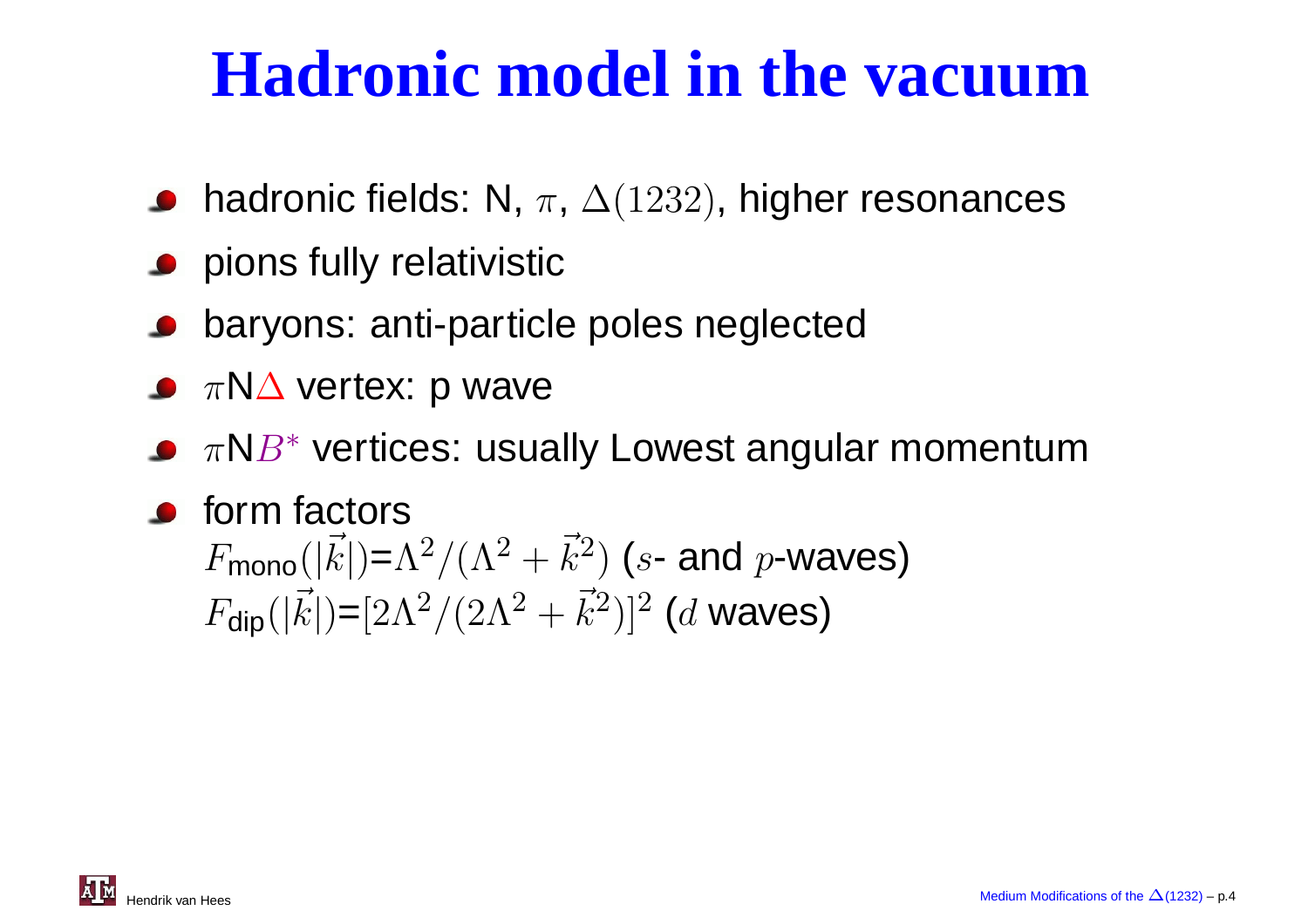# **Hadronic model in the vacuum**

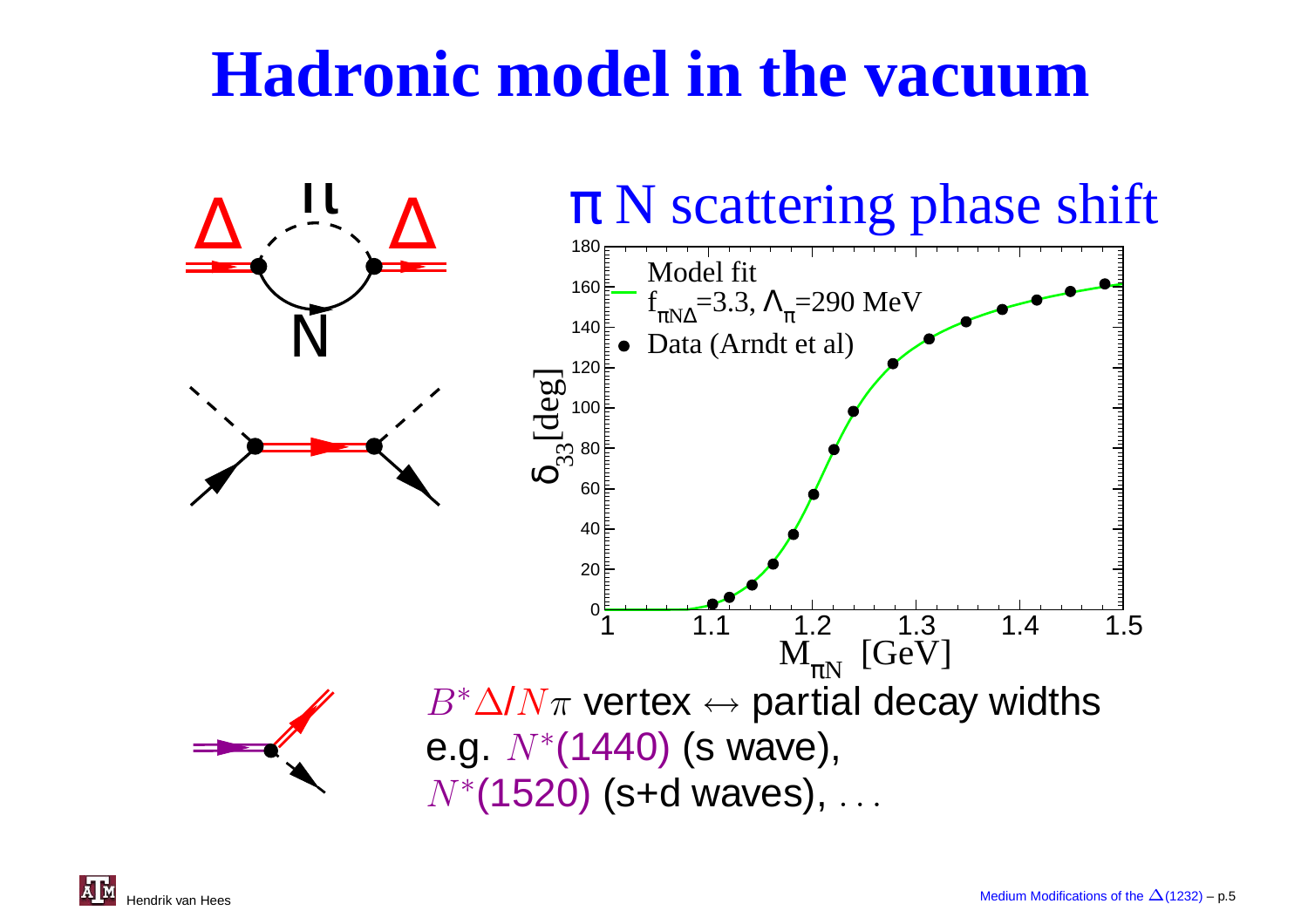# **Medium Modifications of pions**

pions: nucleon and  $\Delta$ -hole excitations



**Short-range correlations: Migdal resummation** 



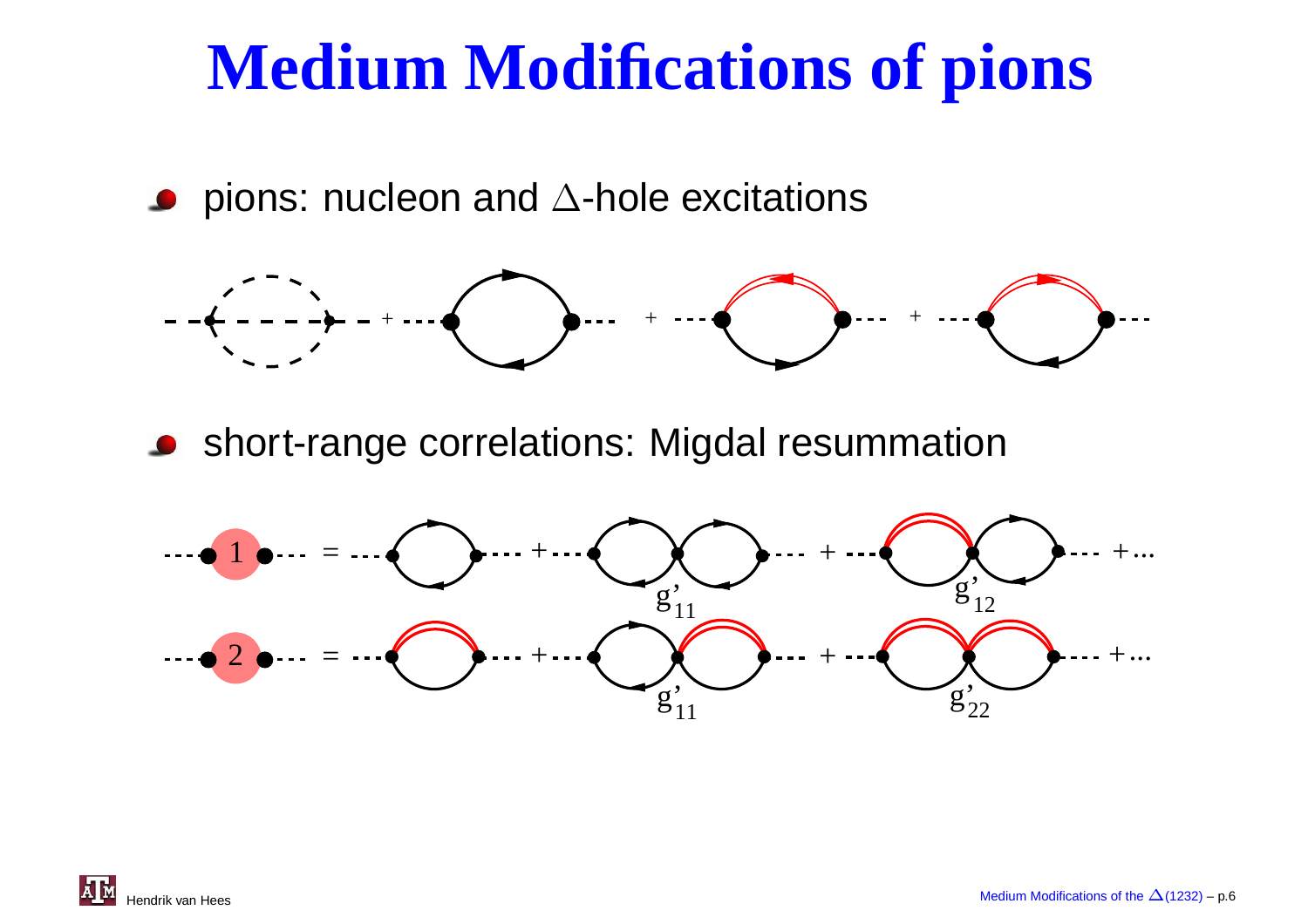# **Medium Modifications of Nucleons**

- nucleons:  $\pi N$  and  $\pi B$ ,  $B=Δ(1232)$ ,  $N^*(1440)$ ,  $N^*(1535)$ ,<br> $\Lambda^*(1600)$  ,  $\Lambda^*(1690)$  $\Delta^*(1600)$ ,  $\Delta^*(1620)$
- coupling constants fitted to partial decay widths $B \to \pi N$



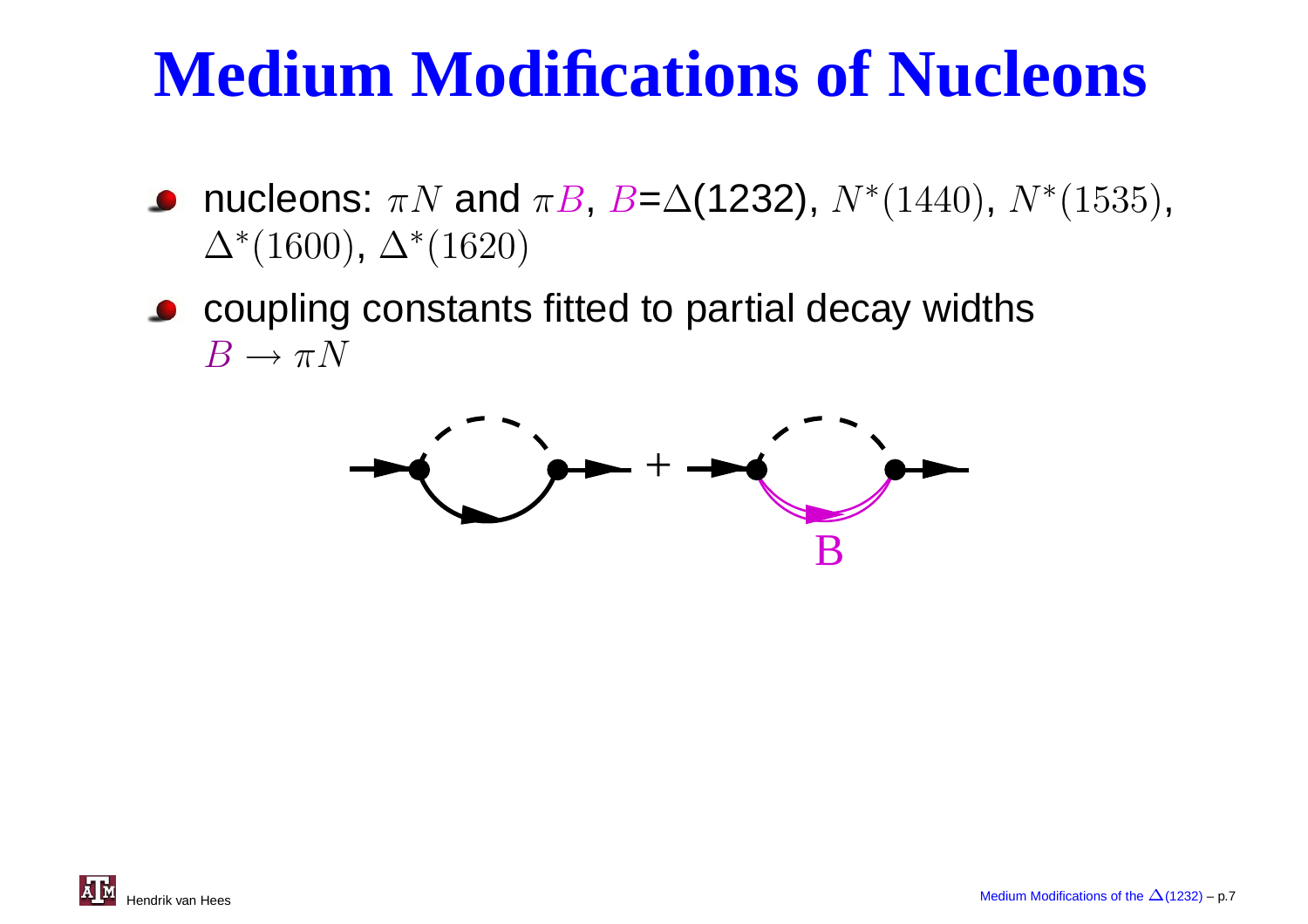# **Medium Modifications of the** <sup>∆</sup>

- same diagram as in vacuum with dressed pion- and<br>pucloon propagators nucleon propagators
- vertex corrections: same resummed Migdal loops as forthe pion
- 4-fermion vertices: same Migdal parameters as for thepion



 $B' {=} \Delta(1232),\, N{*} (1440),\, N{*} (1520),\, \Delta{*} (1600),\, \Delta{*} (1620),$  $N^*($ **1700)**,  $\Delta^*($ **1700)**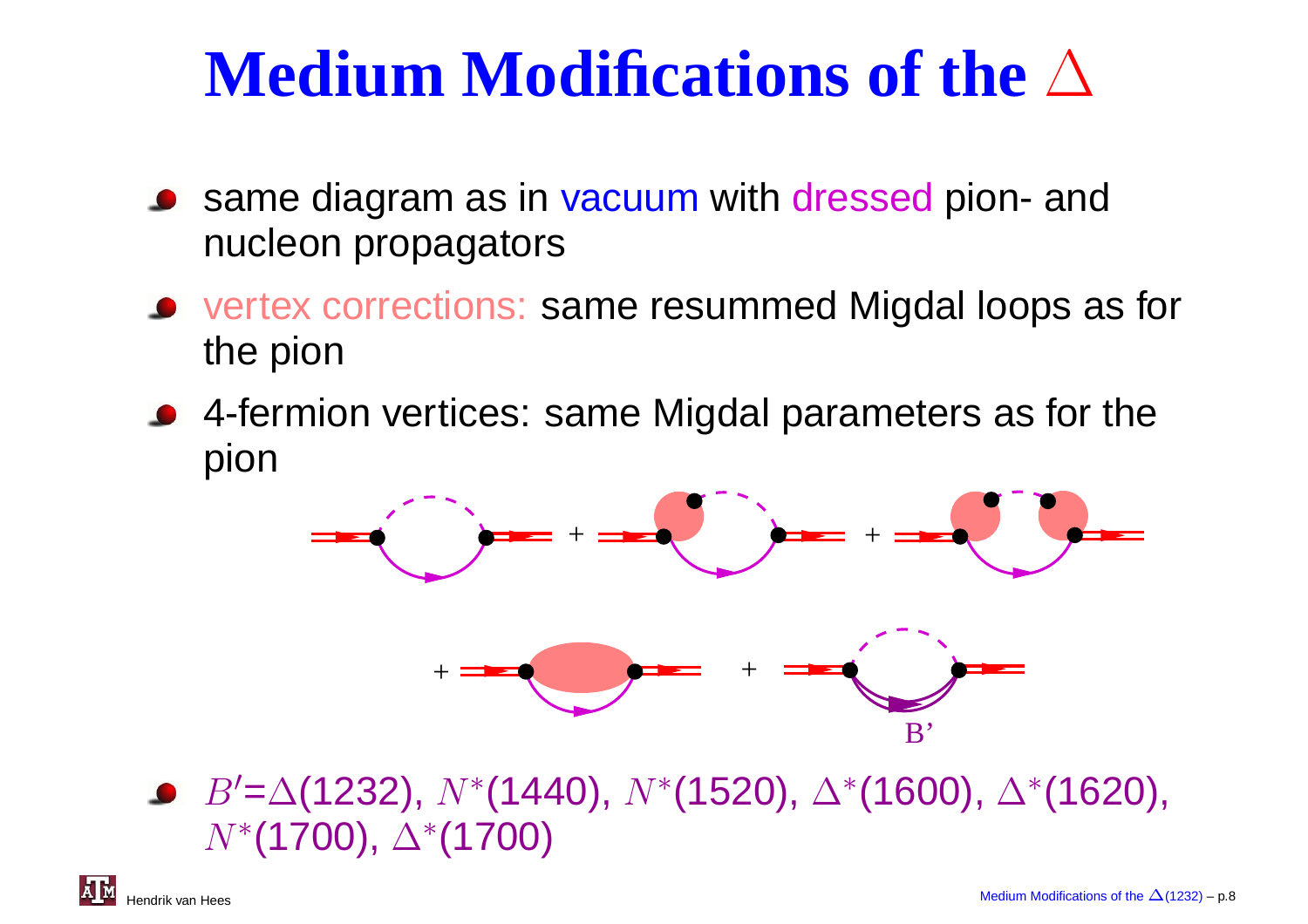## **Cold Nuclear Matter**

photo absorption on the <mark>nucleon</mark>

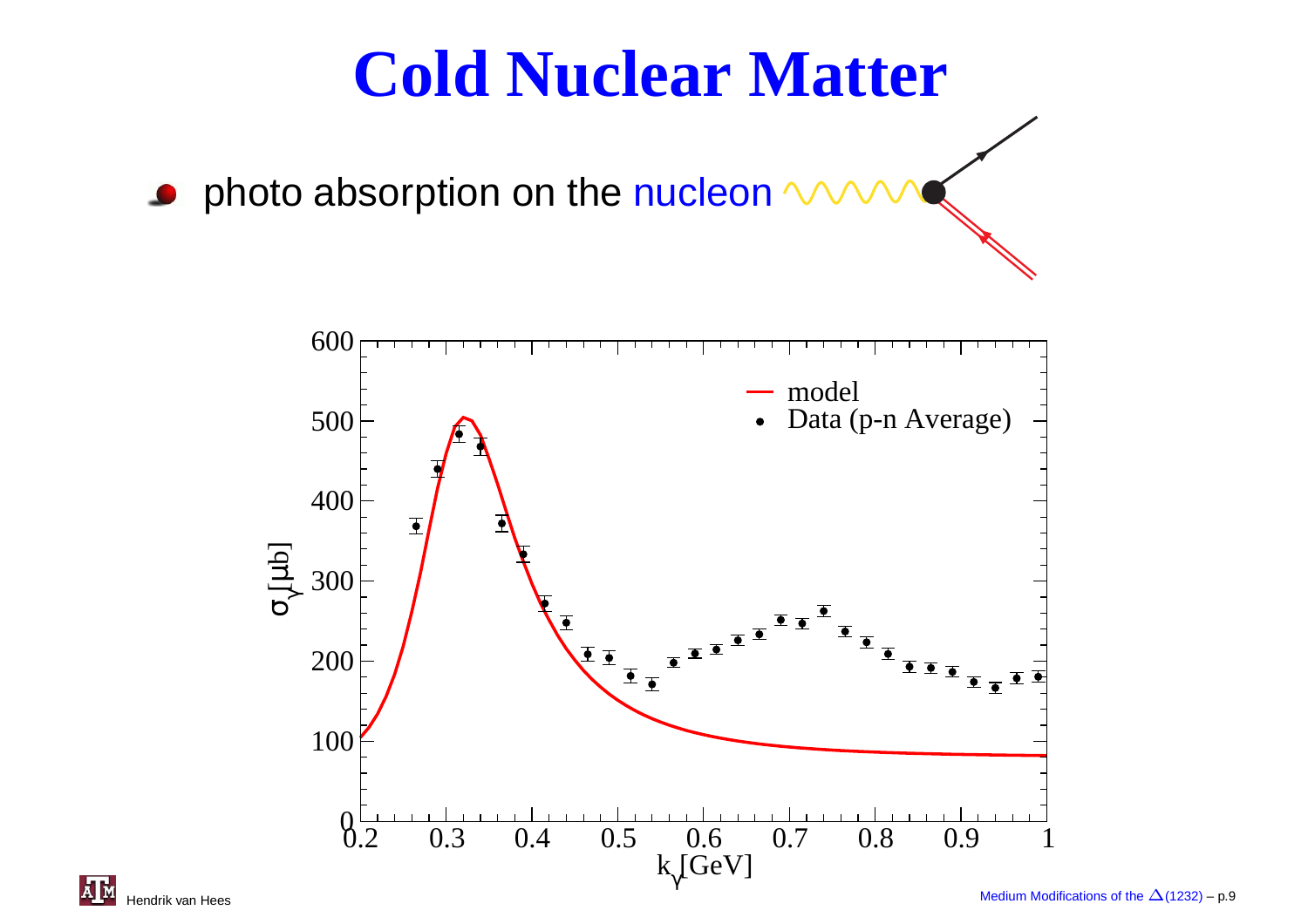### **Cold Nuclear Matter**

#### photo absorption on <mark>nucle</mark>i  $\bullet$

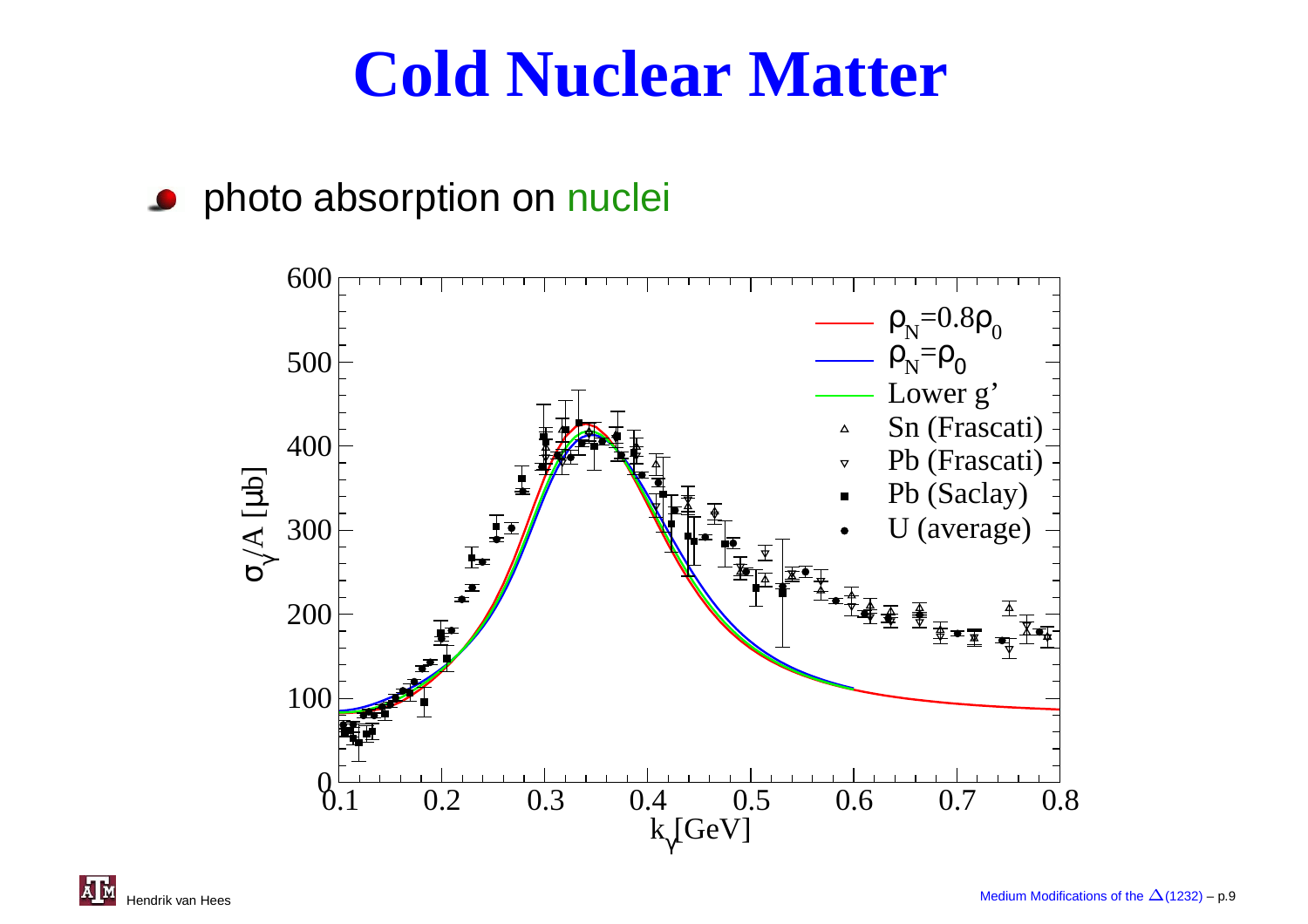# **Hot hadronic matter (RHIC)**



Courtesy: Patricia Fachini

 $\Delta m \sim (17 \pm 7)$  MeV,  $\Delta \Gamma \sim (45 \pm 14)$  MeV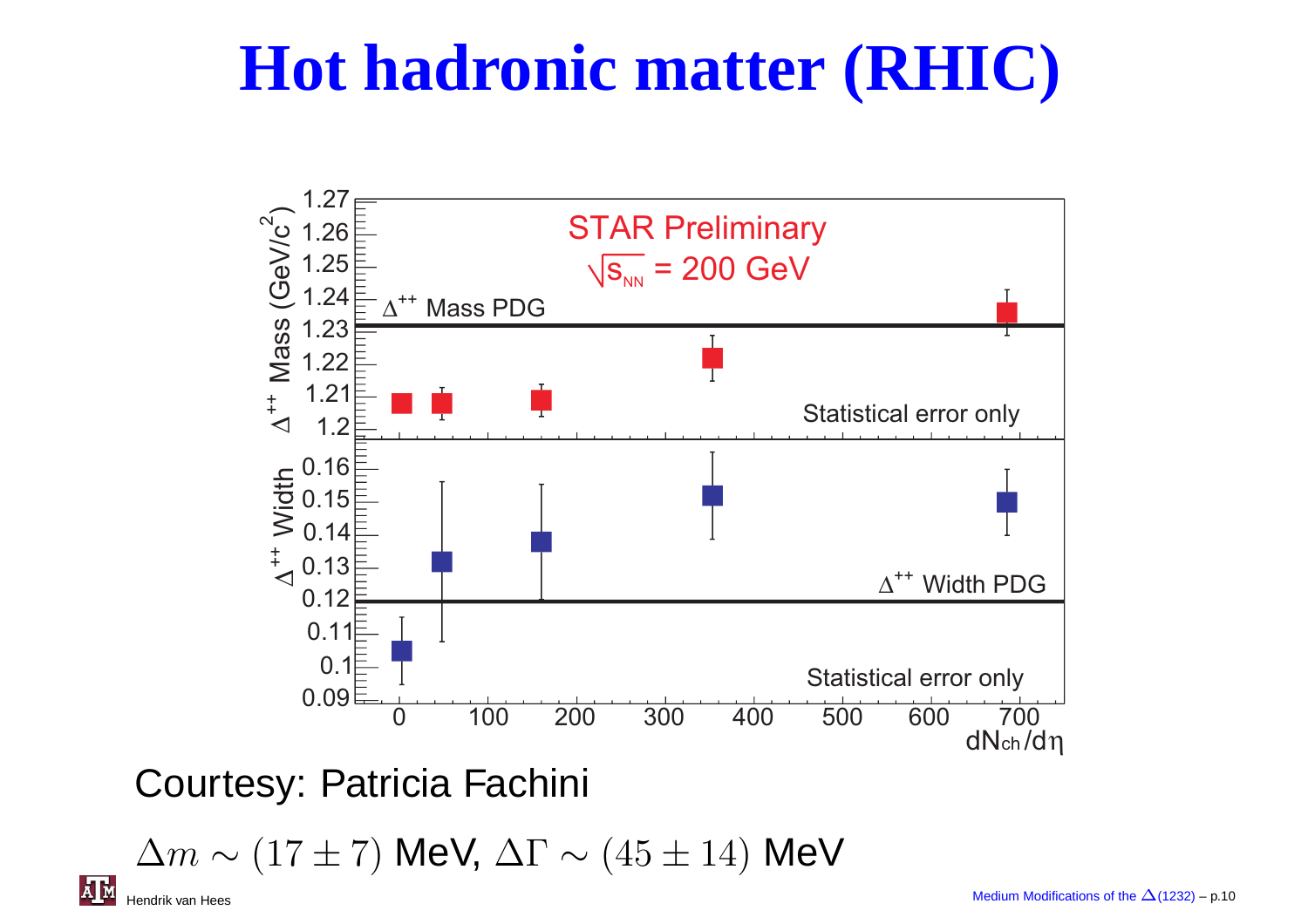# **Hot hadronic matter (RHIC)**



 $\Delta m \sim 7$  MeV,  $\Delta \Gamma \sim 67$  MeV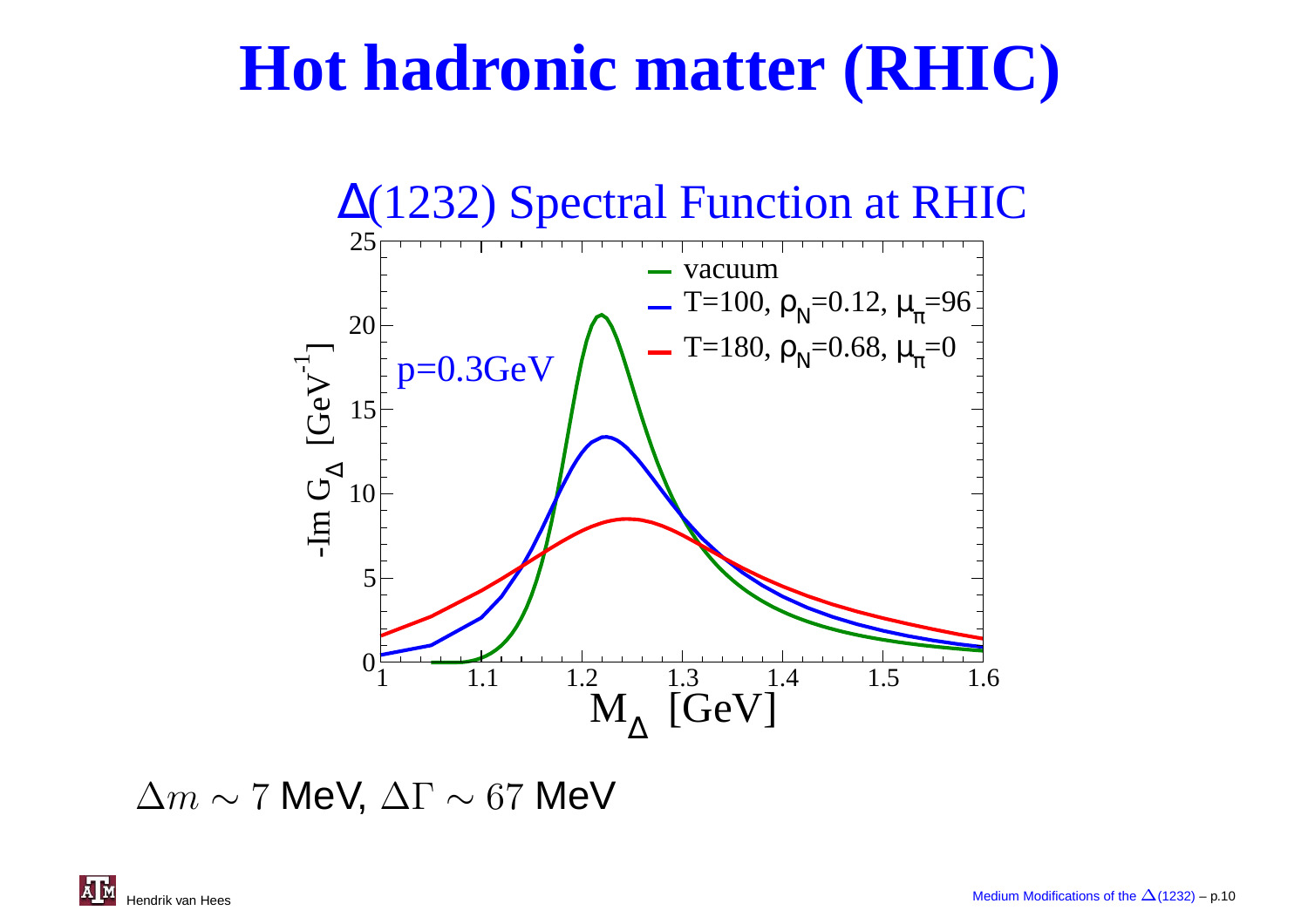# **Conclusions and Outlook**

- photo absorption on nuclei/ $\pi N$  spectra  $\leftrightarrow$  connection of<br>.II ah and RHIC physics JLab and RHIC physics
- **•** results qualitatively in line with preliminary STAR data for  $\pi N$  invariant-mass spectra